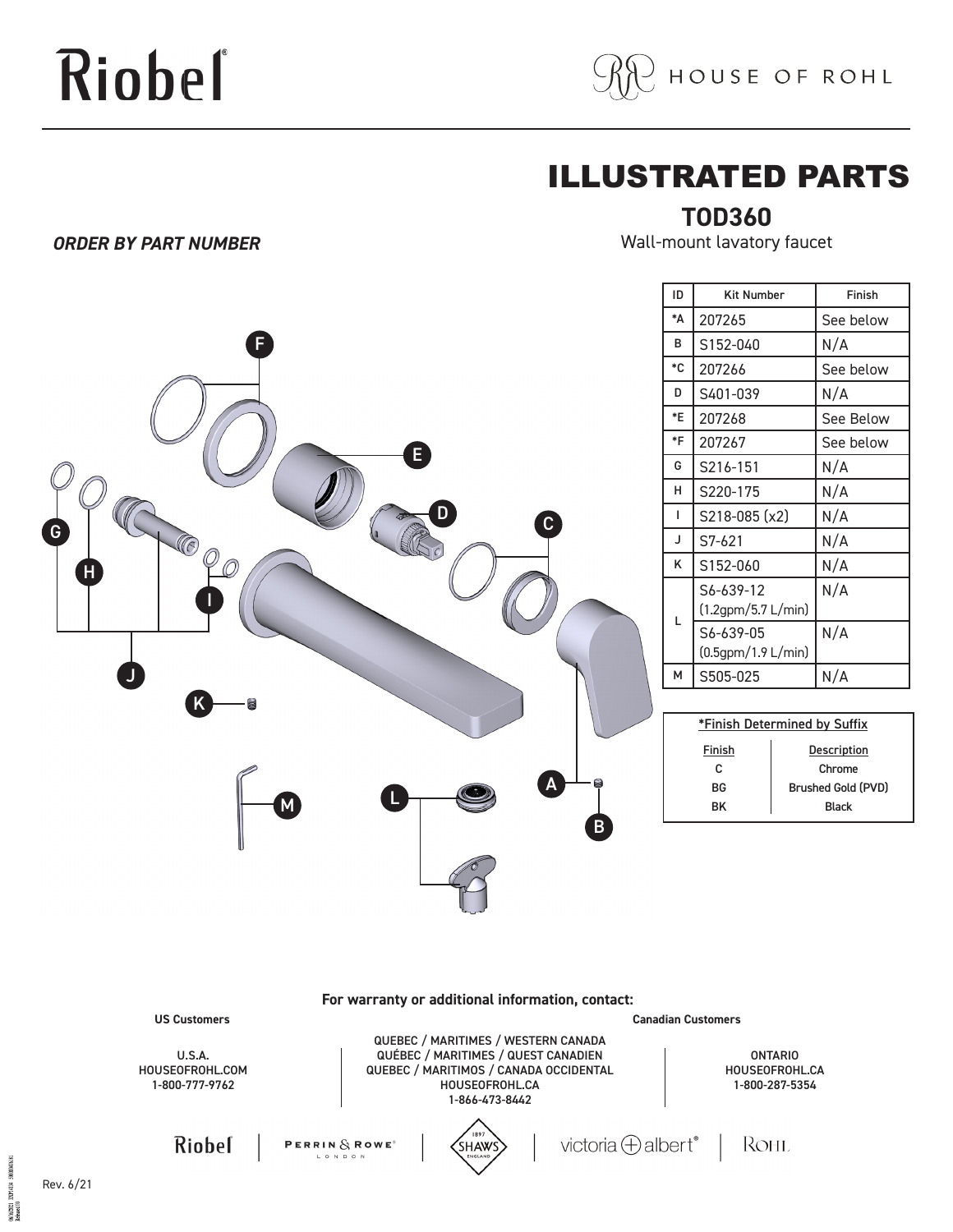# Riobeľ



## ILLUSTRATIONS DES PIÈCES

#### *VEUILLEZ EFFECTUER VOTRE COMMANDE PAR NO DE RÉFÉRENCE*

**TOD360** Robinet de lavabo mural

| F<br>G<br>C<br>Ç<br>Ô<br>H | $\mathbf{E}$<br>n<br>$\mathbf{c}$ |
|----------------------------|-----------------------------------|
| $\blacklozenge$<br>K<br>8  |                                   |
| M                          | A<br>8<br>L<br>B                  |

| ID | Référence du kit                | <b>Finition</b> |
|----|---------------------------------|-----------------|
| *Δ | 207265                          | Voir ci-dessous |
| в  | S152-040                        | N/A             |
| ۰c | 207266                          | Voir ci-dessous |
| D  | S401-039                        | N/A             |
| *E | 207268                          | Voir ci-dessous |
| *F | 207267                          | Voir ci-dessous |
| G  | S216-151                        | N/A             |
| н  | S220-175                        | N/A             |
| ı  | S218-085 (x2)                   | N/A             |
| J  | S7-621                          | N/A             |
| κ  | S152-060                        | N/A             |
| L  | S6-639-12<br>(1.2gpm/5.7 L/min) | N/A             |
|    | S6-639-05<br>(0.5gpm/1.9 L/min) | N/A             |
| М  | S505-025                        | N/A             |

| *Finition déterminée par le Suffixe |                    |  |  |  |
|-------------------------------------|--------------------|--|--|--|
| <b>Finition</b>                     | <b>Description</b> |  |  |  |
| c                                   | Chrome poli        |  |  |  |
| <b>BG</b>                           | Or brossé (PVD)    |  |  |  |
| RK                                  | Noir               |  |  |  |
|                                     |                    |  |  |  |

**For warranty or additional information, contact:**

**US Customers Canadian Customers**

U.S.A. HOUSEOFROHL.COM 1-800-777-9762

QUEBEC / MARITIMES / WESTERN CANADA QUÉBEC / MARITIMES / QUEST CANADIEN QUEBEC / MARITIMOS / CANADA OCCIDENTAL HOUSEOFROHL.CA 1-866-473-8442

ONTARIO HOUSEOFROHL.CA 1-800-287-5354

Riobel



PERRIN $\&$  ROWE<sup>®</sup>



victoria  $\bigoplus$  albert®

ROHL

Rev. 6/21

**EXPL4134** 06/06/2021<br>Released 00